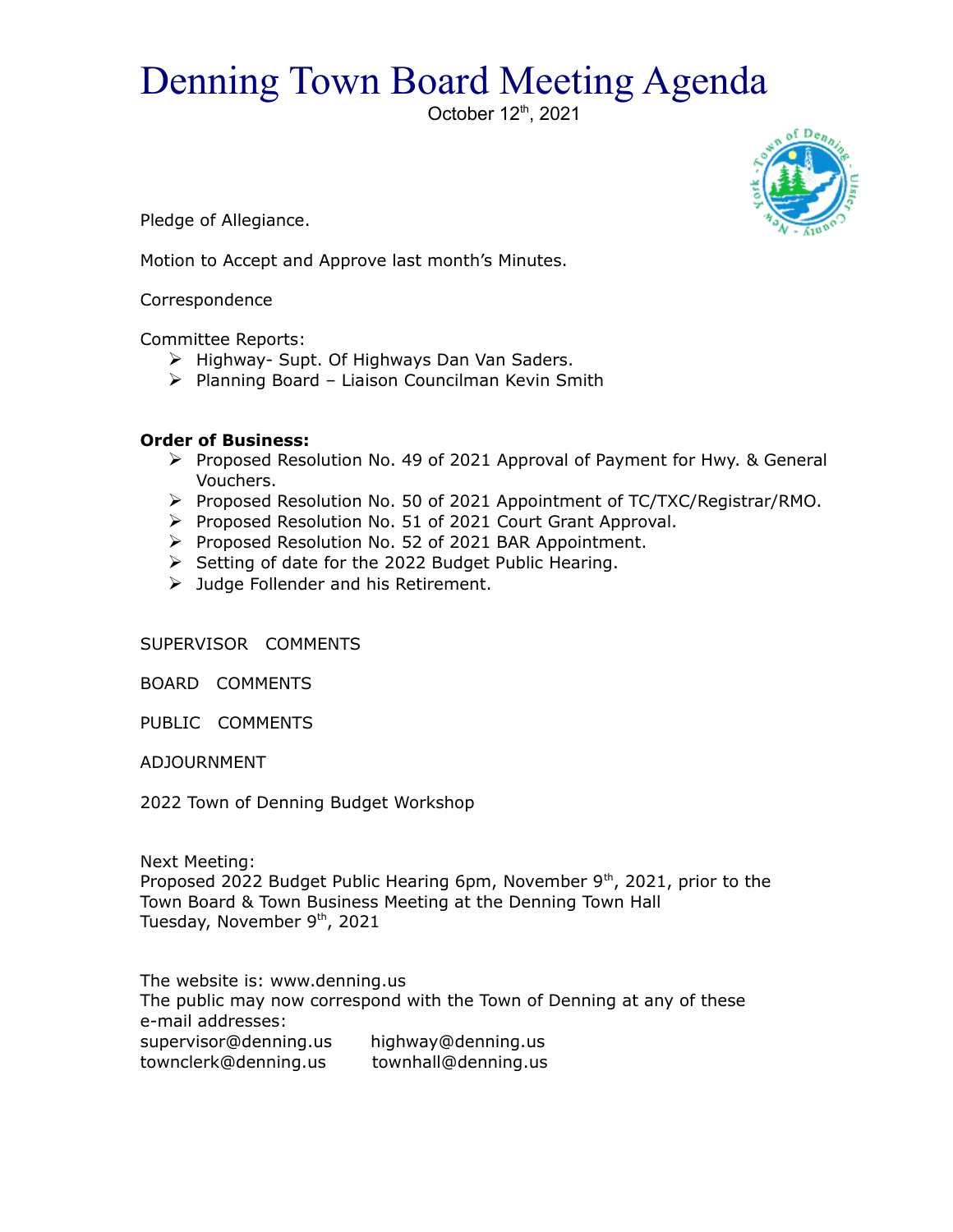Denning Town Board & Business Meeting October 12th, 2021 Resolution No. 49 of 2021

**WHEREAS** New York State General Municipal Law Sections 103 and 104-4 permit the pre-audit function of vouchers, as a form of internal controls in the checking of claims and supporting documentation. And

**WHEREAS** the Sections 118 and 119 of New York State Municipal Law also authorize the auditing authority to approve of Said vouchers. AND

**WHEREAS** the Office of the New York State Comptroller Division of Local Governments and Accountability: Budgets and Finances also approves of this method.

**NOW THEREFORE BE IT RESOLVED** that the Town of Denning Town Board **HEREBY** approves of and authorizes payment of the following Warrants:

Highway Fund Warrant No. 10 Prep Pay Vouchers.

Highway Vouchers Warrant No. 10, Vouchers.

General Fund Pre-Pay Warrant No. 10 Vouchers.

General Fund Warrant No. 10 Vouchers.

Capital Fund Sewage Disposal Vouchers Warrant No. 10 – None.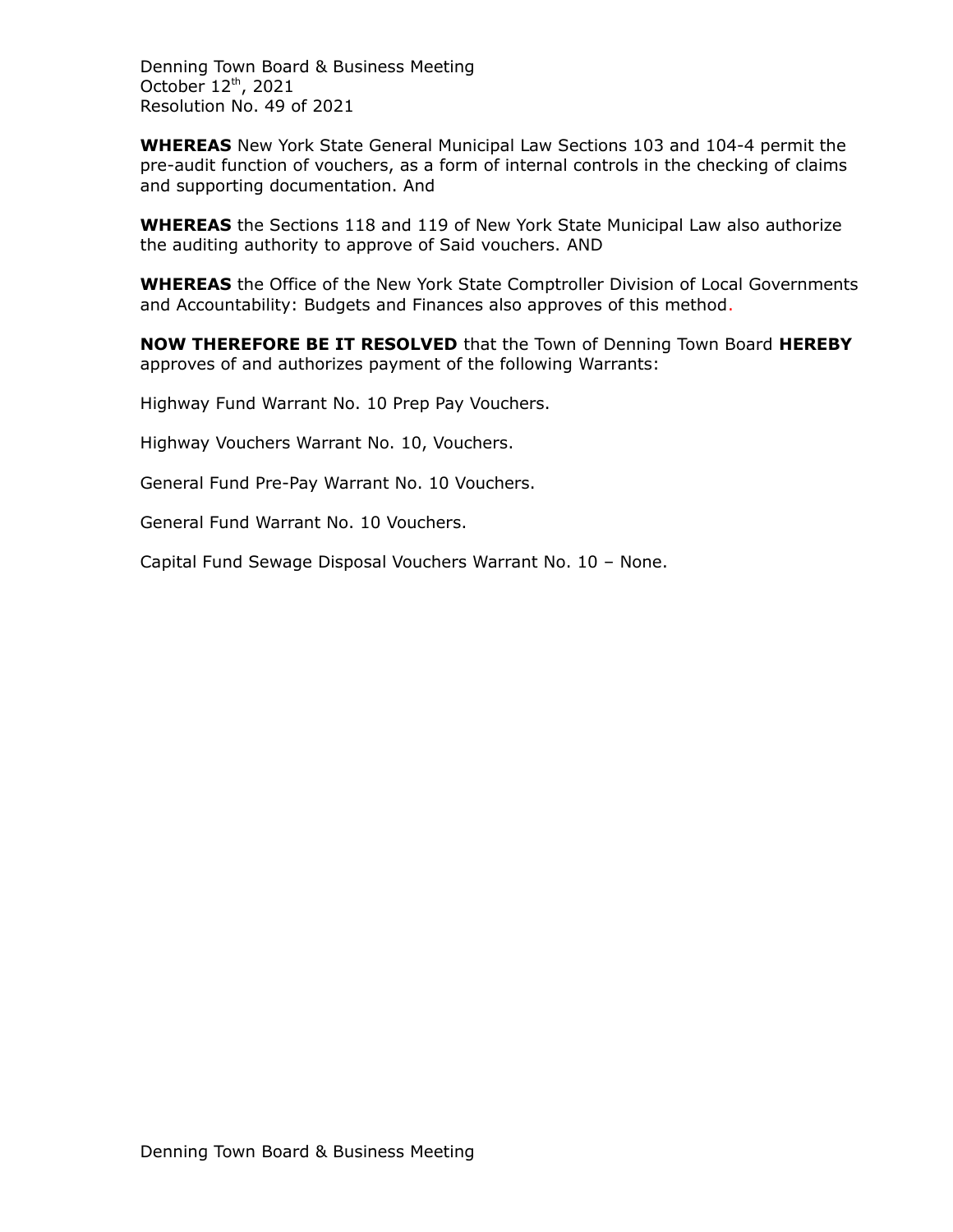October 12th, 2021 Resolution No.50 of 2021

**WHEREAS** Joy Monforte, the current elected Town Clerk, Tax Collector, Registrar and RMO desires to retire. And

**WHEREAS**, she has submitted her resignation letter effective at the end of the business day on October 13th, 2021. And

**WHEREAS** New York State Town Law section §7-17, §64, §5 confers specific authority on the Town Board to fill vacancies in Town Offices. And

**WHEREAS** this vacancy occurs after September 20<sup>th</sup>, 2021, **THEREFORE** this appointment is for a "Remainder of Term appointment." And

**WHEREAS**, the above stated New York State Town Law sections authorizes the Town Board to fill Said vacancy. And

**WHEREAS** Nancy Parrow is the nominee for both the Republican and the Democratic election lines this November.

**NOW THEREFORE BE IT RESOLVED** that Nancy Parrow be appointed to fill the vacancy created by Said retirement, and fill the office of the Town Clerk, Tax Collector, Registrar and RMO for the Town of Denning.

**WHEREAS** Public Officers Law section 10 and 25 require the taking of an oath of office by all town officers,

**NOW THEREFORE BE IT FURTHER RESOLVED** that the Town Clerk/Tax Collector be required to take and subscribe a constitutional Oath of Office to be filed with the Town Clerk, as well as, a Confidentiality Oath to be on file in the Office of the Town Clerk, with an Oath of Office to be filed in the Office of the Ulster County Clerk. and

**FURTHER,** an original Notification of Appointment of Registrar of Vital Statistics to be filed with the NYSDoH, a copy with the Ulster County Clerk, as well as retaining a copy for the Towns records.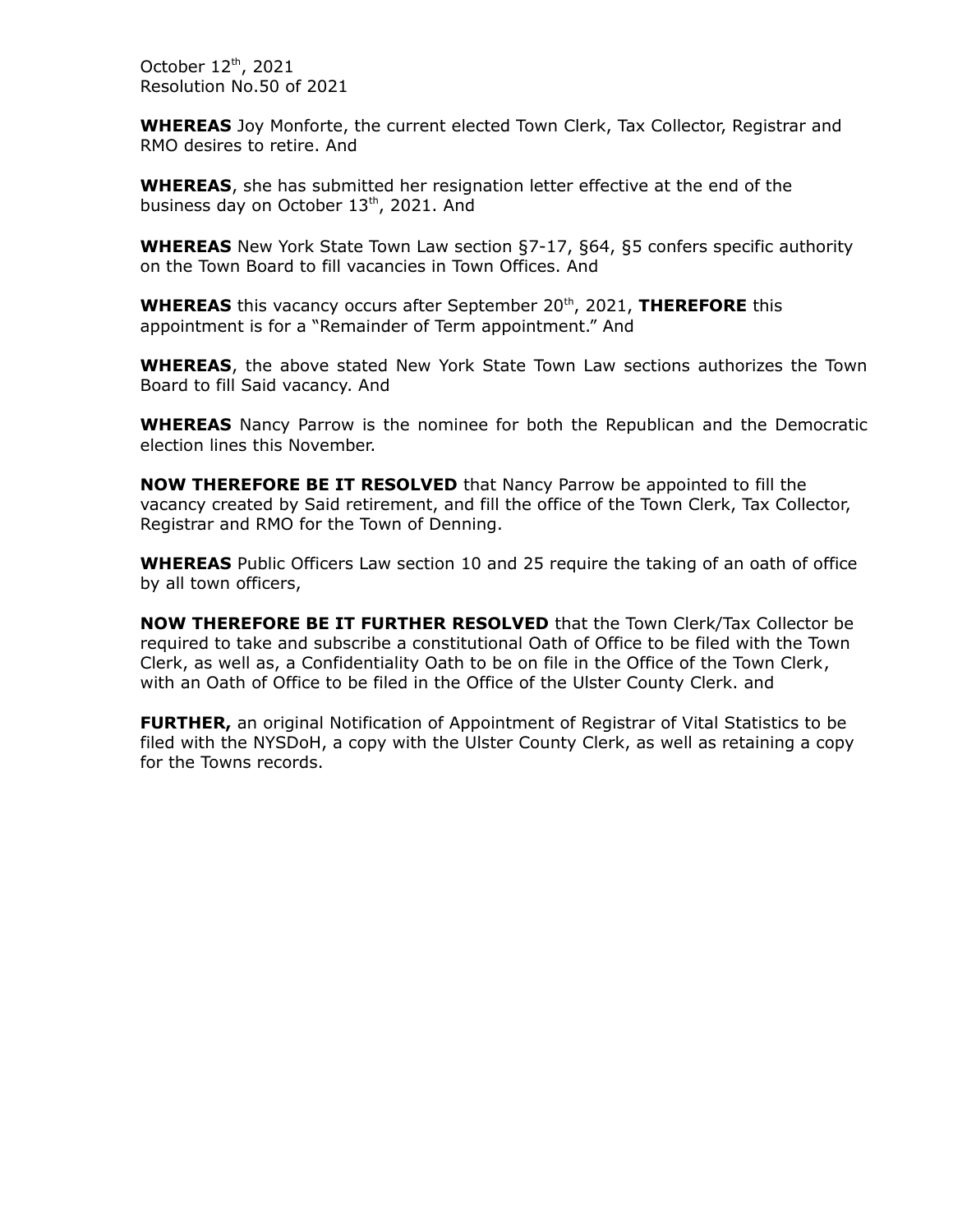Denning Town Board & Business Meeting October  $12<sup>th</sup>$ , 2021 Resolution No. 51 of 2021

**WHEREAS** the Town of Denning Justice Court is soliciting the Denning Town Board for support in the application of a grant from the New York State Justice Court Assistance Program, and

**WHEREAS** the Town of Denning intends to comply with the Governor's Tax Cap Law, thereby limiting spending.

**NOW THEREFORE,** be it **RESOLVED** that the Denning Town Board **HEREBY** supports the application of the Denning Justice Court to the New York State Justice Court Program for funding, in the amount of \$7,508.80 in the fiscal year of 2021/2022.